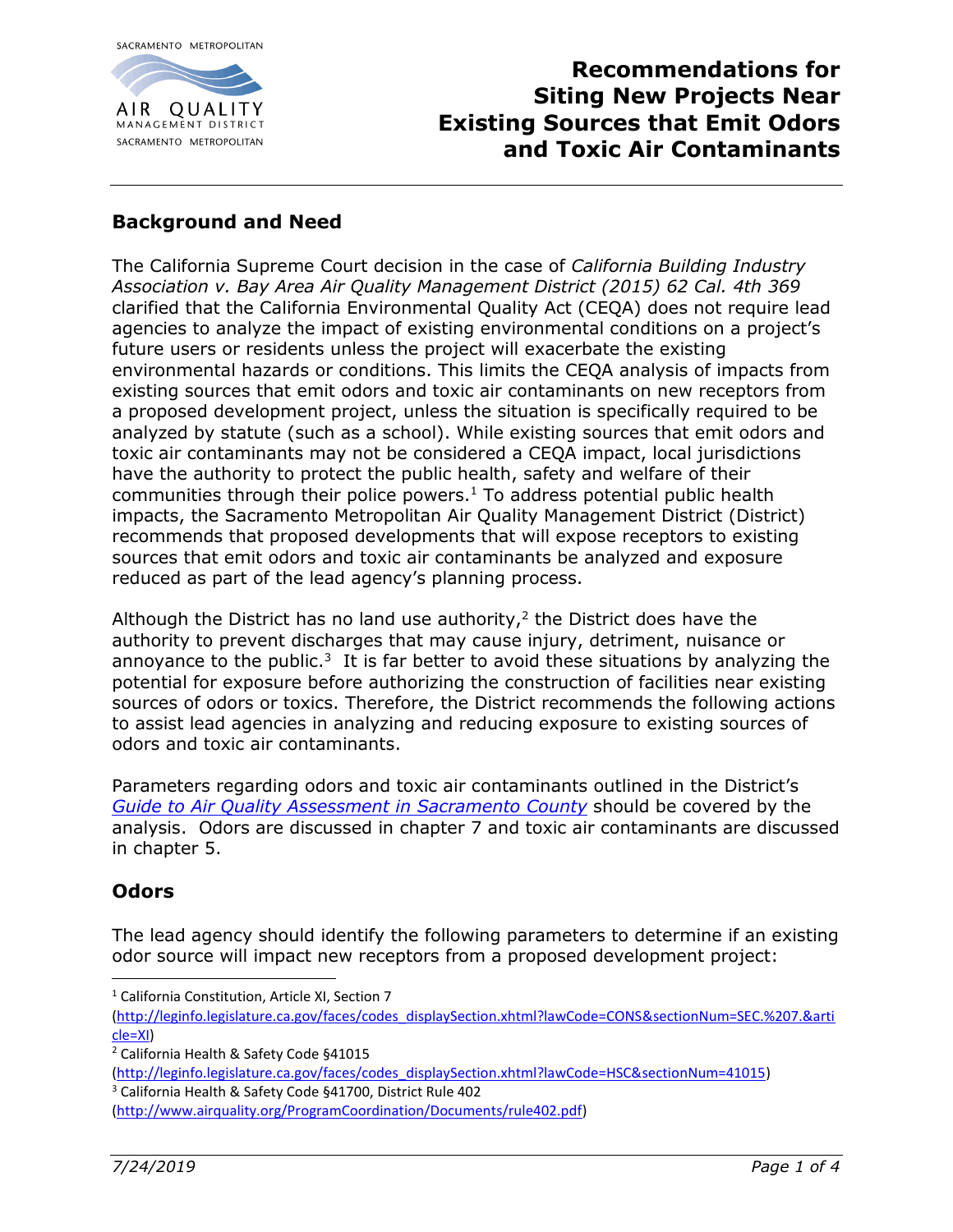

## **Recommendations for Siting New Projects Near Existing Sources that Emit Odors and Toxic Air Contaminants**

- Odor sources (type of facility) in the vicinity of the proposed project
- Intensity and timing of odor emissions
- Complaint history of existing odor sources
- Complaint history of similar odor sources in other air districts
- Meteorology (wind direction)
- Buffer distances between odor sources and proposed project
- Odor reduction measures currently employed and potential new measures

The lead agency should collaborate with the District, the existing odor source facility operator and the proponent of the project that is proposing to site new receptors near the existing odor source to determine the most efficient and cost effective method to reduce odor exposure to the new receptors. Chapter 7 of the *[Guide to Air Quality Assessment in Sacramento County](http://www.airquality.org/Businesses/CEQA-Land-Use-Planning/CEQA-Guidance-Tools)* contains a list of control measures for common odor sources.

## **Toxic Air Contaminants – Stationary Sources**

The lead agency should consider the following to determine if new receptors from a proposed development project will be exposed to toxic air contaminants from an existing stationary source:

- Sources that emit toxic air contaminants within  $\frac{1}{2}$  mile of the proposed project (common examples are gas stations and crematories)
- Level of emissions from the existing sources
- If a health risk assessment (HRA) was conducted by the District for near-by sources that emit toxic air contaminants, consider the HRA findings on:
	- o Cancer risk levels
	- o Hazard index levels
	- o Health risk assessment results
- Meteorology (wind direction)
- Buffer distances between the sources of toxic air contaminants and the proposed project
- Reduction measures currently employed and potential new measures

The lead agency should collaborate with the District, the existing stationary source operator and the proponent of the project that is proposing to site new receptors near the existing toxic air contaminant source to determine the most efficient and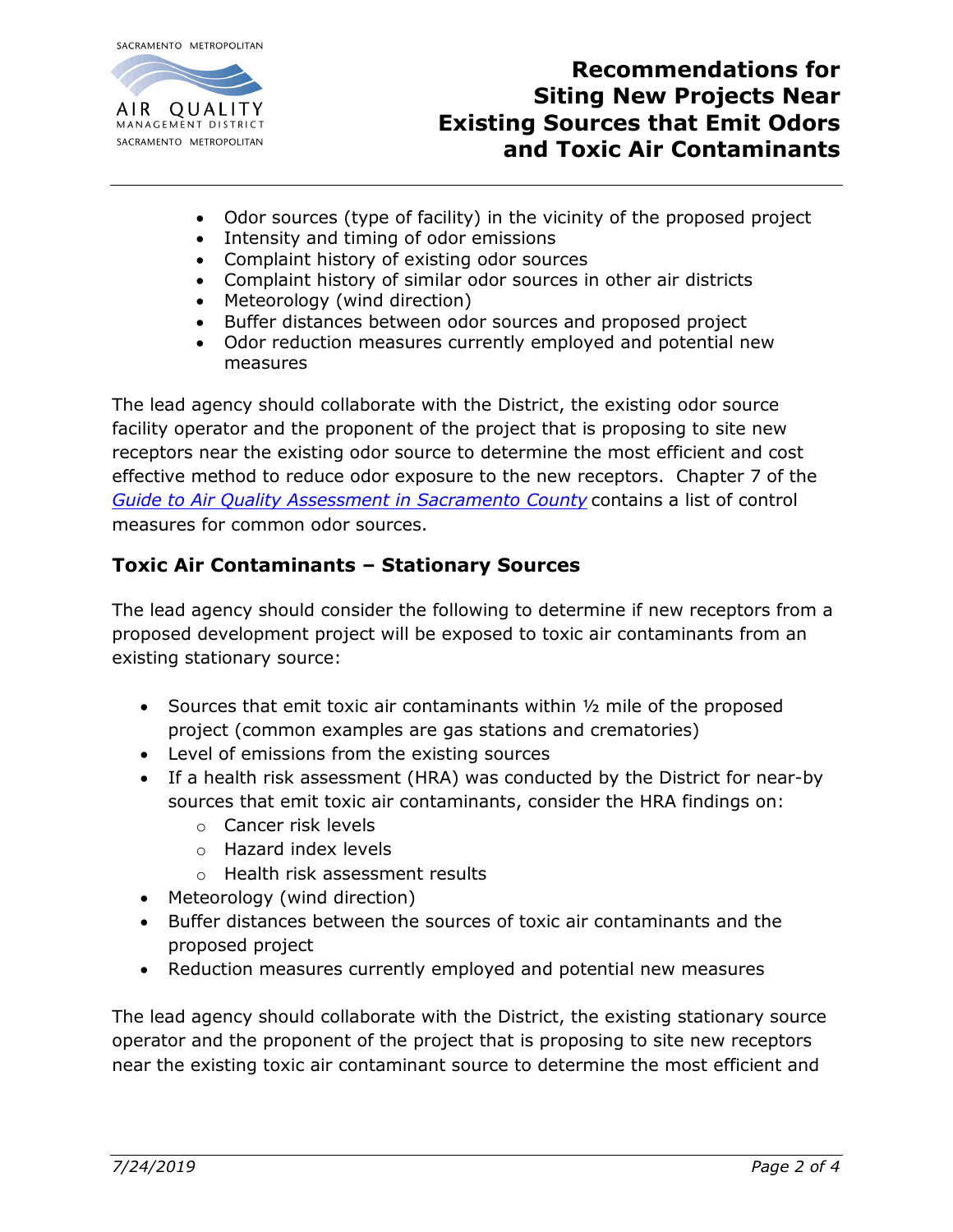

# **Recommendations for Siting New Projects Near Existing Sources that Emit Odors and Toxic Air Contaminants**

cost effective method to reduce toxic air contaminant exposure to the new receptors.

### **Toxic Air Contaminants – Roadways and Railways**

Freeways, heavily traveled roadways, and locomotive railways may pose a health risk to nearby receptors from toxic air contaminants, such as diesel particulate matter (DPM) and total organic gases (TOG), emitted by motor vehicles and locomotives. The Mobile Sources Air Toxics Protocol (MSAT Protocol) provides guidance to local land use jurisdictions on assessing and disclosing potential cancer risk from DPM and TOG and PM2.5 concentrations from major roadways and locomotive railways. The MSAT Protocol includes a risk mapping tool, a guidance document, and a detailed methodology document, and is complemented by an exposure reduction measures guidance. The lead agency should refer to the MSAT Protocol's mapping tool to determine if there is an increased risk, disclose the results, and require appropriate exposure reduction measures. The MSAT Protocol can be accessed on the District's website: [http://www.airquality.org/Residents/CEQA-](http://www.airquality.org/Residents/CEQA-Land-Use-Planning/Mobile-Sources-Air-Toxics-Protocol)[Land-Use-Planning/Mobile-Sources-Air-Toxics-Protocol](http://www.airquality.org/Residents/CEQA-Land-Use-Planning/Mobile-Sources-Air-Toxics-Protocol)

#### **Identifying Existing Sources that Emit Odors and Toxic Air Contaminants**

The District recommends a few strategies for lead agencies to identify existing sources that emit odors and toxic air contaminants in the vicinity of a new proposed project.

Existing odor sources are generally well known in the community. Lead agencies can submit a public records request to the District to identify odor source complaints the District may have received in the vicinity of the project. For more information on the public records request process, visit the District's website: [http://www.airquality.org/Residents/Public-Records-Requests.](http://www.airquality.org/Residents/Public-Records-Requests)

The District has an internet mapping tool that shows all the permitted locations in Sacramento County. [http://www.airquality.org/businesses/permits-registration](http://www.airquality.org/businesses/permits-registration-programs/permitted-locations)[programs/permitted-locations.](http://www.airquality.org/businesses/permits-registration-programs/permitted-locations)

The California Air Resources Board (CARB) provides a search tool to look up emissions from facilities in California. The tool can be accessed on CARB's website: [https://www.arb.ca.gov/app/emsinv/facinfo/facinfo.php.](https://www.arb.ca.gov/app/emsinv/facinfo/facinfo.php)